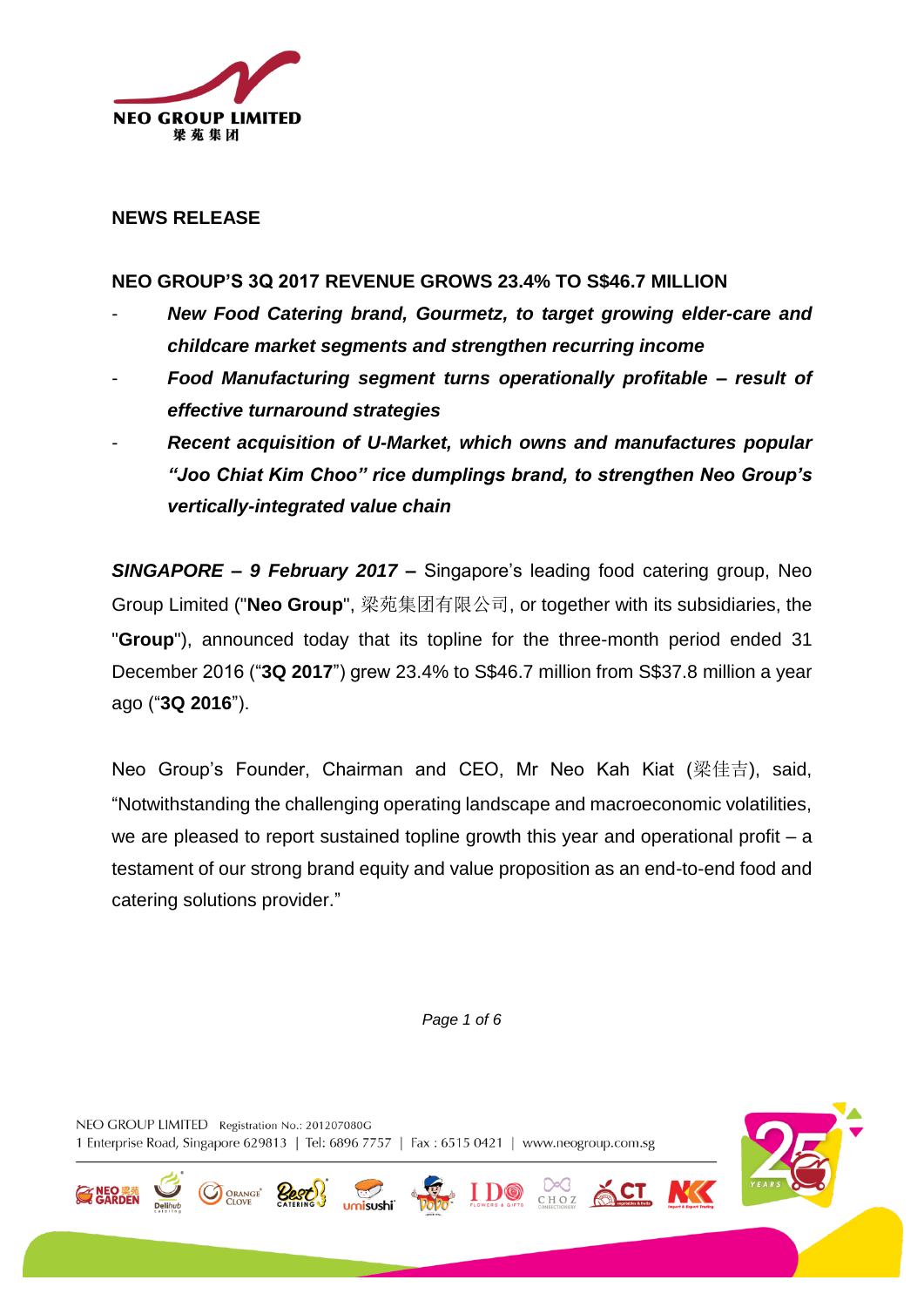"We seek to continue expanding our market share, maintaining our reign as Singapore's No.1 Events Caterer<sup>1</sup>, while enhancing margin efficiency by reaping synergies from our vertically-integrated value chain."

## **Financial Performance**

Neo Group's higher topline this quarter was mostly lifted by a S\$7.6 million rise in revenue from the Food and Catering Supplies business, which commenced supplying and trading frozen meat to a local third-party customer that contributed to the S\$7.7 million segment revenue reported this quarter compared to \$0.1 million in 3Q 2016.

While the Food Catering business reported 6.5% lower revenue to S\$16.8 million in the absence of the SG50 boost last year, the Food Retail business' topline rose 5.5% to S\$4.6 million due to strategically-located new outlets as well as successful initiatives and promotions launched during the quarter.

As a result of new products that were successfully launched during the quarter, the Food Manufacturing business reported a 2.9% growth in revenue to S\$12.6 million in 3Q 2017 from S\$12.2 million a year ago.

The Food Trading business, which contributed three months of revenue this quarter compared to two months in 3Q 2016, reported revenue of S\$4.7 million in 3Q 2017, 59.6% higher than the S\$2.9 million in 3Q 2016.

In the absence of a S\$4.3 million one-time gain recognised in 3Q 2016 from bargain purchase on acquisition of subsidiaries, the Group reported net profit attributable to owners of the parent ("**PATMI**") of S\$0.1 million compared to S\$4.8 million in 3Q 2016.

<sup>&</sup>lt;u>.</u> *<sup>1</sup> As defined in Euromonitor International report, 'Events Catering Services in Singapore', dated April 2016 whereby events catering refers to food catering services provided for social or corporate events only and is based upon customer value sales*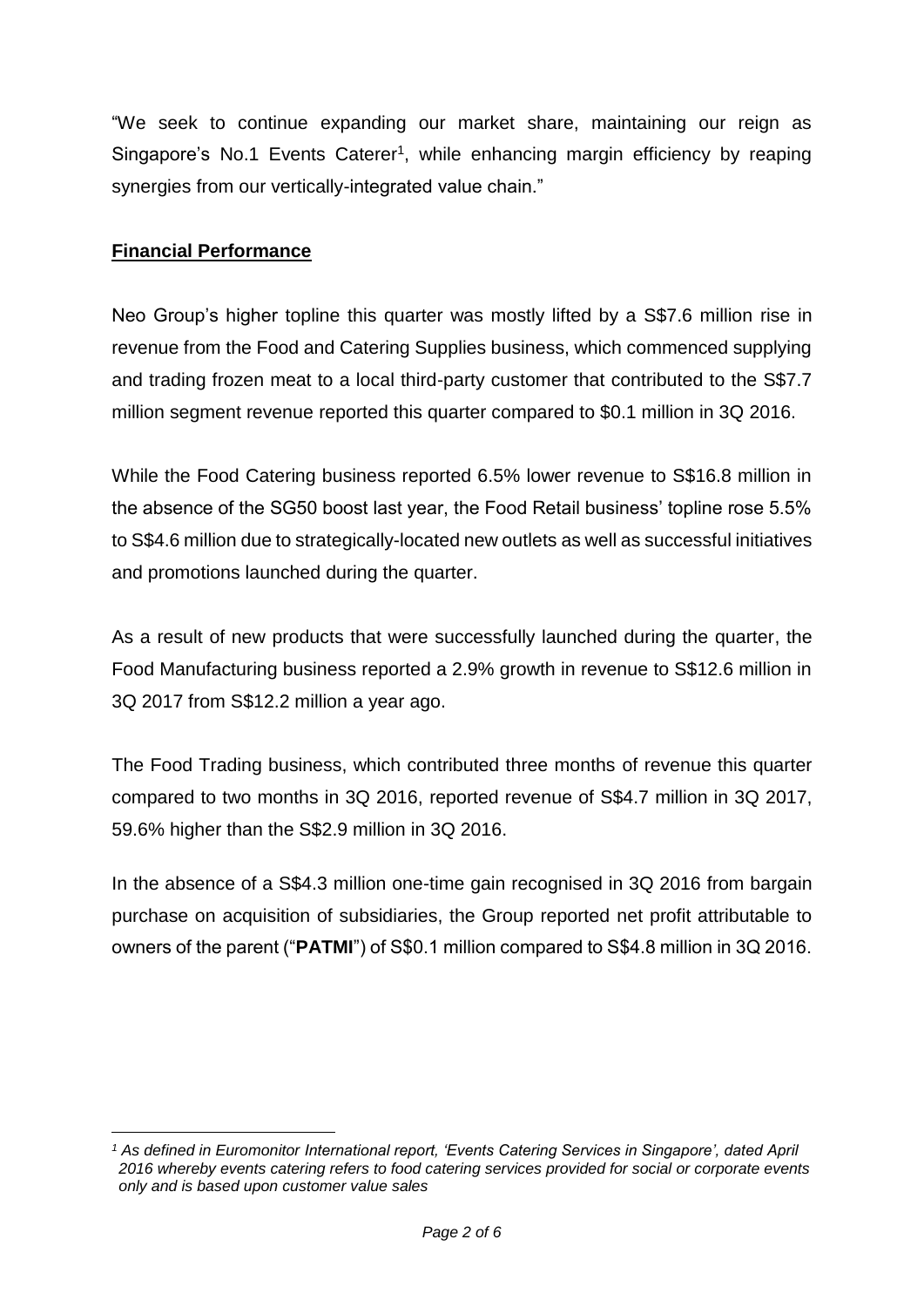For the nine-month financial period ended 31 December 2016 ("**9M 2017**"), Neo Group reported a 27.0% increase in revenue to S\$114.1 million from S\$89.9 million a year ago ("**9M 2016**"). Due mainly to the absence of the one-time gain recognised in 9M 2016, PATMI was S\$0.6 million compared to S\$5.1 million in 9M 2016.

Neo Group's earnings per share for 3Q 2017 decreased to 0.09 Singapore cent from 3.34 Singapore cent a year ago, while net asset value per share slid slightly to 20.33 Singapore cents as at 31 December 2016 from 20.97 Singapore cents as at 31 March 2016.

# **Outlook & Future Strategies**

On the core Food Catering business segment, Neo Group recently established a 51% owned subsidiary, Gourmetz Pte. Ltd. ("**Gourmetz**"), which targets the burgeoning elderly-care and childcare market segments. The Group also continues to pursue corporate clients and venue partnerships to build sustainable income streams.

"We seek to strengthen our recurring income streams with the establishment of our new brand, Gourmetz. We will continuously review our brands portfolio and refresh product and service offerings to pursue higher-margin opportunities, deepen our market penetration and capture greater market share," commented Mr Neo.

While the review of the Group's Food Retail business model is still ongoing, the effectiveness of various new business and marketing initiatives are captured in the higher topline growth this quarter.

To enhance the segment's profitability, the management will continue to review store locations, product and service offerings to improve customer engagement, streamline processes, reduce operational costs and increase productivity through technology adoption.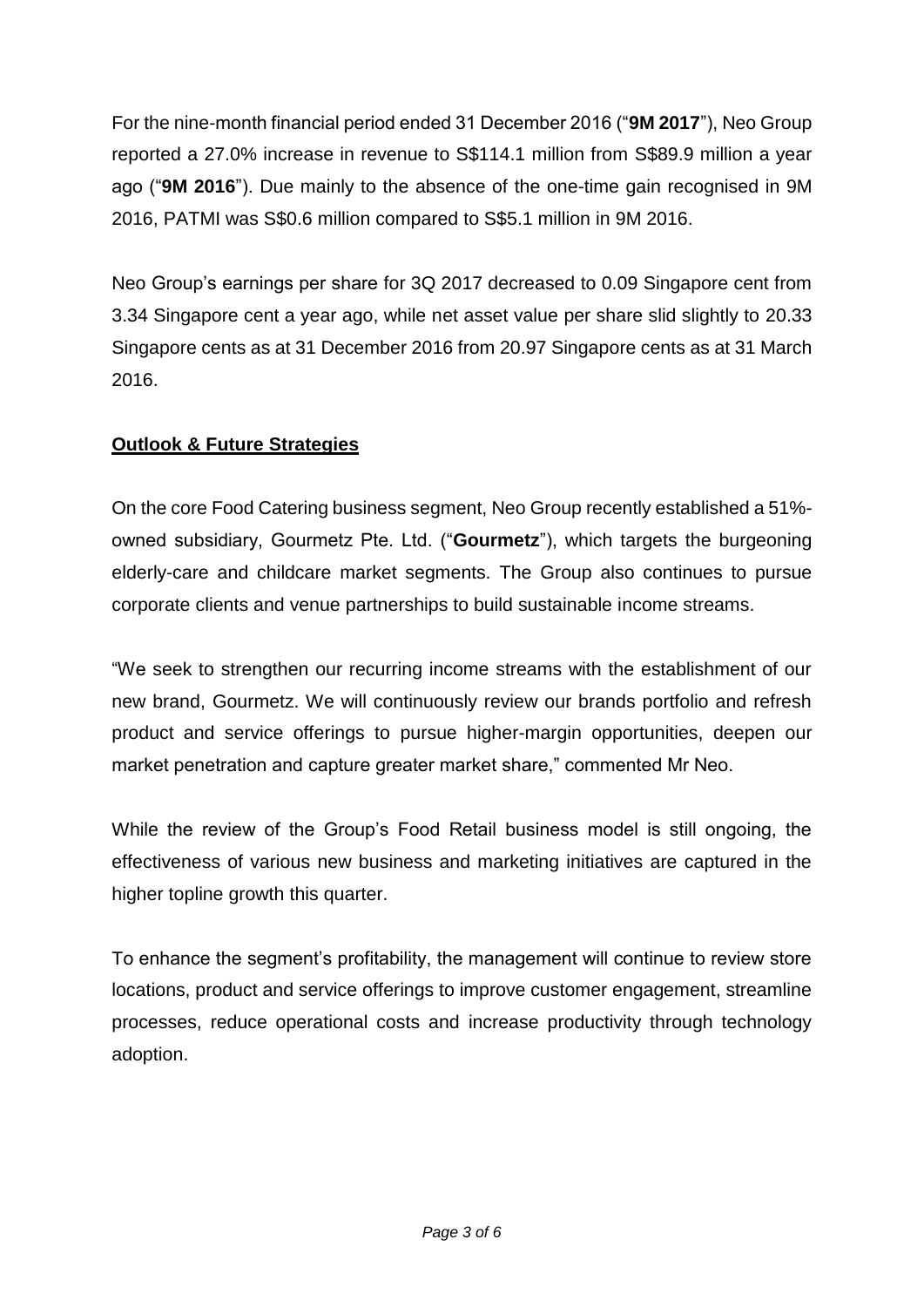On the Food Manufacturing segment, Mr Neo said, "We are pleased to announce that the segment is operationally profitable, having expanded its revenue streams and reduced expenses and enhanced efficiencies following its progressive relocation to 22 Senoko Way – a reflection of the effectiveness of the segment's turnaround strategies."

Upon consolidating the Food Manufacturing operations under the enlarged 22 Senoko Way facility, which has an on-site cold room – a key expense item for the segment prior to the relocation, the Group believes the segment is on track to generate operating profit, and there will be further cost savings once operational synergies and economies of scale set in. Productivity and efficiency could also be enhanced with greater automation that is now possible in the larger space.

The Group recognises the positive contributions and growth potential of the Food Trading segment, and had acquired the remaining 10% equity interest in CT Vegetables & Fruits Pte Ltd in January 2017. The segment will continue to drive sales for topline growth while exploring opportunities to expand into new segments and build synergistic capabilities in food processing.

In line with the Group's vertical integration strategy, it had acquired 75%-equity stake in U-Market Place Enterprises Pte. Ltd. ("**U-Market**"), which will strengthen the Food and Catering Supplies business segment. The addition of U-Market will also give Neo Group direct control over its raw material supplies, enhancing product consistency, quality and safety.

"U-Market has a strong following for its '*Joo Chiat Kim Choo'* rice dumplings, as well as established retail and distribution networks for BBQ products and meat-related items. With the support of our management expertise, deep market knowledge and Group-wide operational synergies to be reaped, we believe U-Market will fulfil its growth potential and further strengthen our value proposition," Mr Neo added.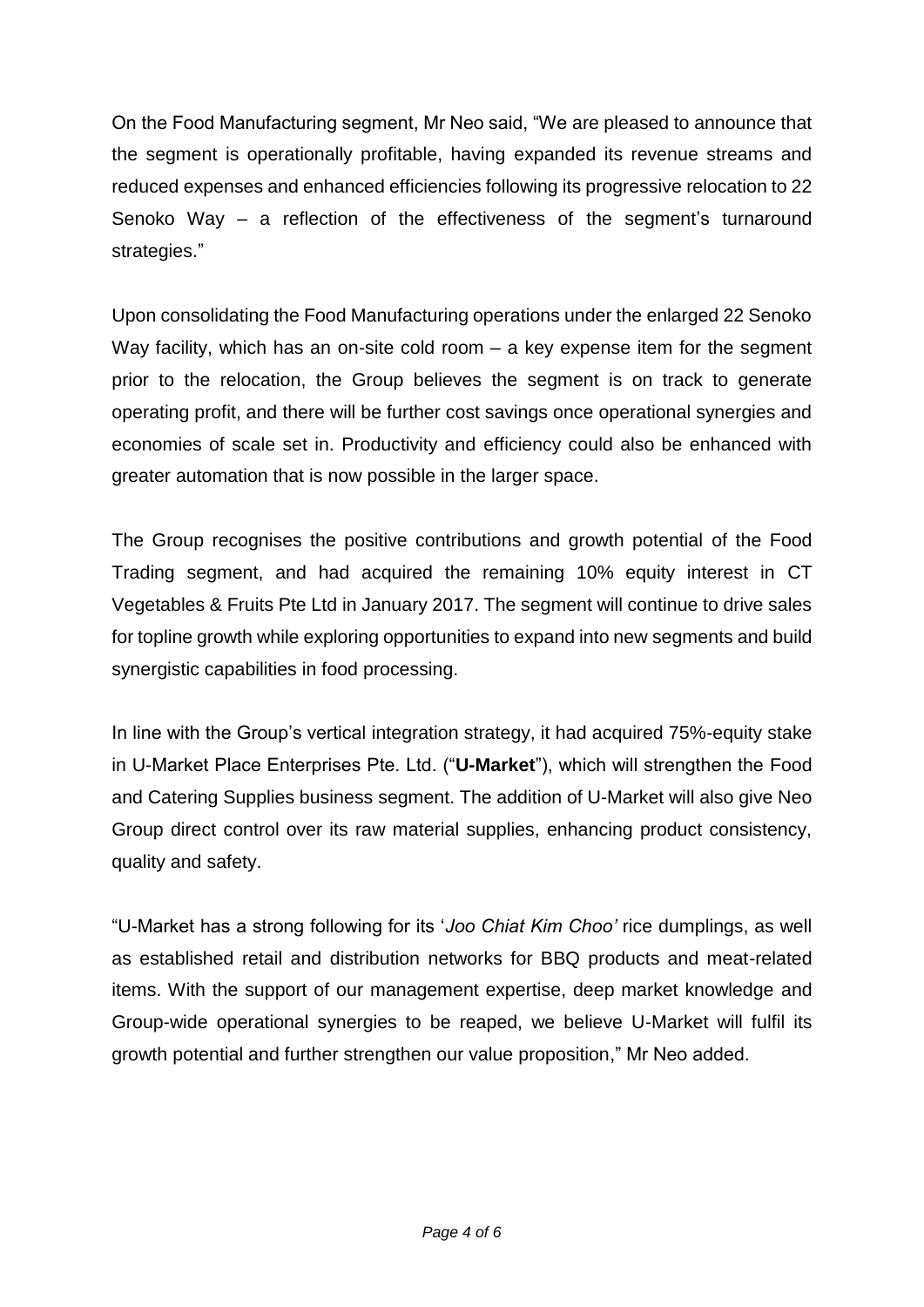Barring unforeseen circumstances and depending on how quickly the Group is able to successfully integrate its new acquisitions, the performance of its subsidiaries and results from the review conducted for the Food Retail business, the Group's operations are expected to remain profitable for the financial year ending 31 March 2017.

*Note: This press release is to be read in conjunction with the related mandatory announcement filed by Neo Group Limited on SGXNET on 9 February 2016.*

## **About Neo Group Limited**

Neo Group Limited is a leading food catering group in Singapore. Established since 1992, the Group possesses an award-winning track record and is one of the most recognised brand names in Singapore. The Group has been ranked as the number one events caterer in Singapore<sup>2</sup> and owns a vertically-integrated value chain to provide one-stop food and catering solutions.

The Group is involved in the Food Catering, Food Retail, Food Manufacturing, Food Trading, Food & Catering Supplies and other businesses, combining their synergistic qualities to bring customers top value in delivering fresh and tasty meals on time.

The Group supplies a large variety of quality food and buffets appealing to various market segments through its strong portfolio of brands, including *Neo Garden Catering, Orange Clove Catering*, *Deli Hub Catering*, *Best Catering*, *umisushi*, and Choz Confectionary. Its food retail network spans 26 outlets<sup>3</sup> islandwide.

Through its subsidiaries, Neo Group's business presence is in 29 countries worldwide. Its operations are supported by the East and West central kitchens, manufacturing facilities, warehouses and over 1,400 dedicated employees.

1

*<sup>2</sup> As defined in Euromonitor International report, 'Events Catering Services in Singapore', dated April 2016 whereby events catering refers to food catering services provided for social or corporate events only and is based upon customer value sales.*

*<sup>3</sup> As at 1 January 2017.*